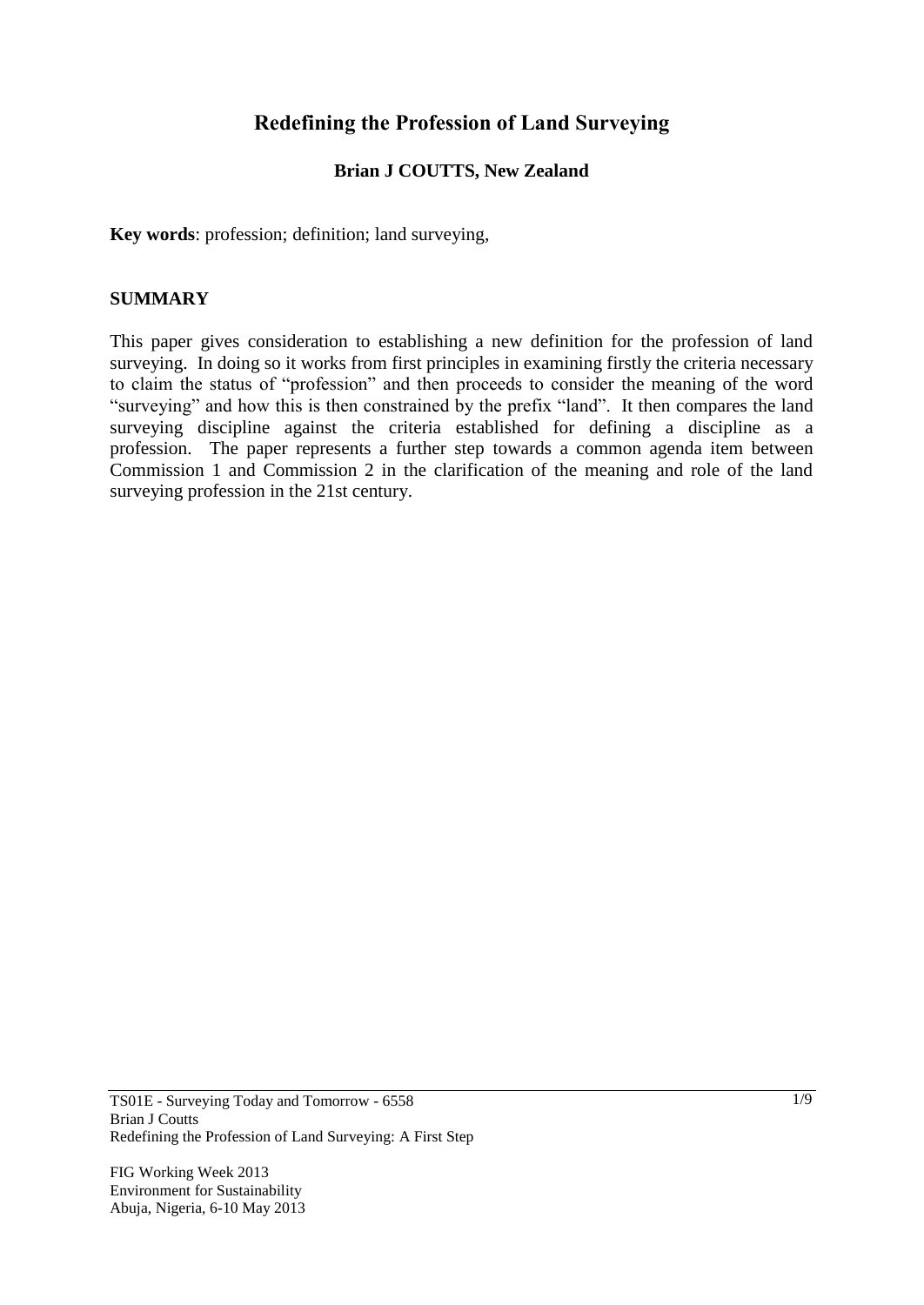# **Redefining the Profession of Land Surveying A first step**

## **Brian J Coutts, New Zealand**

# **1. A MATTER OF SEMANTICS**

Profession, professional and professionalism are much overused words in modern parlance. The degree of their overuse is such that any consideration of "the Professions" must begin with some definitions that focus the discussion and clarify the way in which these terms are used. While this may be considered a pedantic approach, without clarity of the meanings we are applying to words will only lead to confusion, misinterpretation and misunderstandings.

The word "professionalism" is a noun and can be used to describe "the standards, views, and behavior of one who engages in an activity . . ." (The Free Dictionary by Fairfax, [www.thefreedictionary.com/professionalism\)](http://www.thefreedictionary.com/professionalism). In this context the word can be used in connection with a person undertaking any sort of activity, albeit an occupation, a sporting activity or a project. It therefore refers to a state of mind in approaching the particular activity, rather than any predetermined abilities, responsibilities or skills, that subsequently translates into particular standards of behavior or practice.

The word "professional" is currently used in several contexts. It can be used to broadly distinguish those who are paid for an activity and those who are not, as in the context of professional sport. In this sense it indicates a distinction between those who are not paid for their participation, and are therefore determined to be "amateur", and those who are, the "professionals". It can also be used quite broadly in the context of the above consideration of "professionalism", as in describing those who demonstrate the application of a high level of attributes to a task or calling. Finally, it can be used more narrowly to describe a person who is the member of a "profession". In this sense, however, it then begs the question "What is a profession?".

## **2. THE PROFESSIONS**

From the time of the Middle Ages there were three accepted or recognised "learned" professions, namely the Church, the Law and Medicine (O"Day, 2000). The Free Dictionary defines the learned professions as "one of the three professions traditionally believed to require advanced learning and high principles"(The Free Dictionary by Fairfax [\(www.thefreedictionary.com/learned+professions\)](http://www.thefreedictionary.com/learned+professions) and identifies these as law, medicine and theology. Over time the number of occupations falling under, or claiming, the status of a learned profession has grown steadily. O"Day (2000) suggests "the development of an educated class between the non-working leisured classes and the merchants, traders, craftsmen and labourers who comprised the working population of [England]". She further proffers "that during this period there was a growth of groups of men in the law, the church, and medicine with a common educational background and steeped in the ideology of service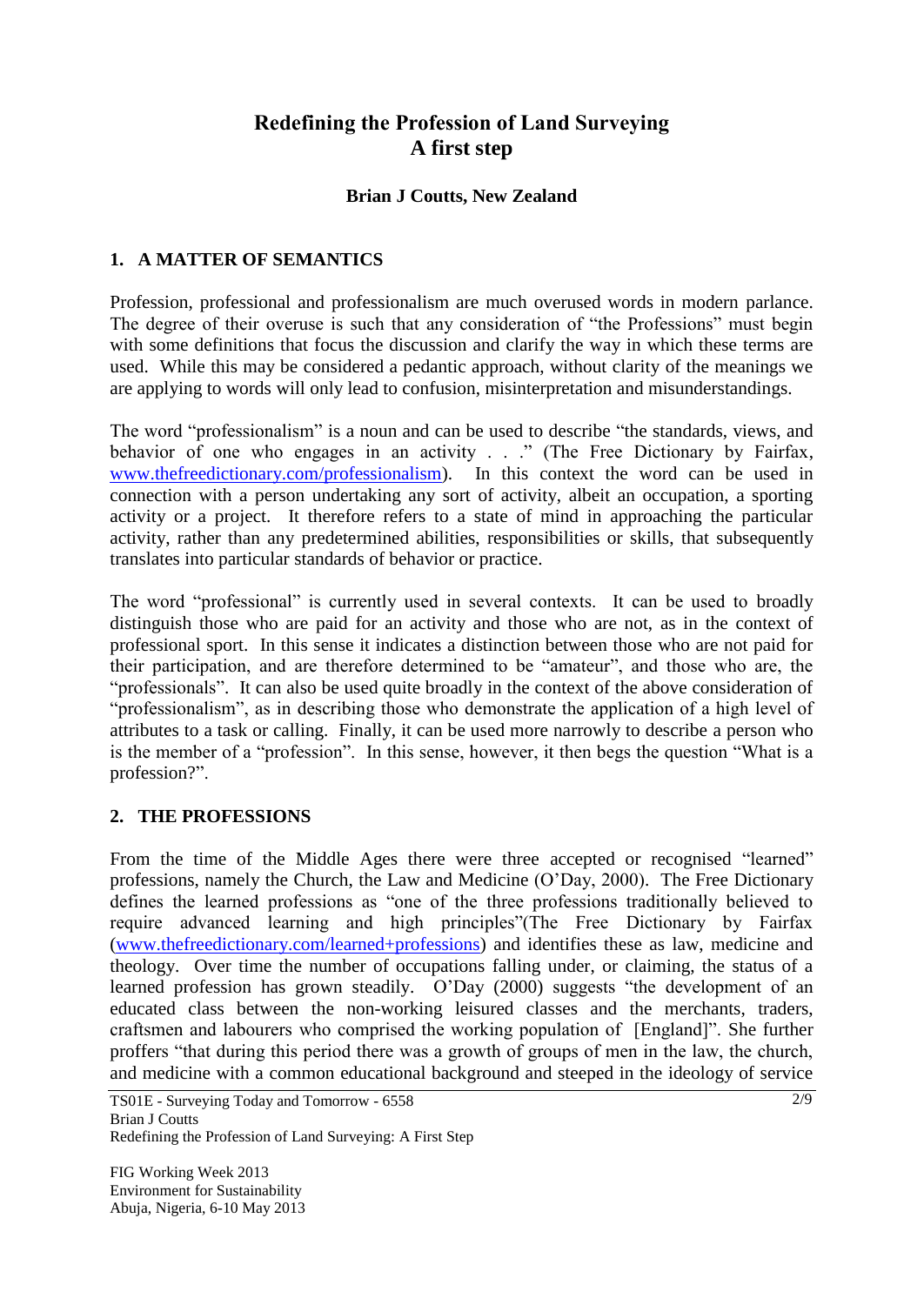to the "commonweal"". The period identified (1450-1800 AD) represents the end of the Medieval Period, and embraces the Renaissance, the Age of Enlightenment and the rise of science. This elicits the first clue as to the fundamental requisites of a profession, namely education and service. It is no surprise that the range of new occupations desirous of claiming the status of a profession begins to enlarge as education spreads though Western civilisation.

More recent literature has suggested more comprehensive requirements for an occupation to qualify for the status of a profession. Numerous lists of the requirements for a profession are available, some with quite extensive lists of proposed necessary characteristics (Rutledge, 2011). However, there are much more considered, cogent and brief lists of requirements. Luthens (1976:18), cited in Murtello (1981), states that " . . . a more widely recognised criteria for a profession would include the following:

- 1. A body of specialized knowledge or techniques.
- 2. Formal, standardized education, training and experience.
- 3. A representative organization with the purpose of professionalization.
- 4. Fees based on services to clients or customers with priority given to service rather than financial return.
- 5. An ethical code of conduct and broad-based responsibility."

These appear to sit very comfortably with the ideals expressed by O"Day when she refers to education and service. Items 1 and 2 conform to the idea of education, while items 3, 4 and 5 those of service. Also, Luthans, 1976 quotes a statement by Barbers (1965:18) in which similar sentiments are expressed but reduces the number to four, encapsulating ethics and the professional body into one. These may be summerised as knowledge; community interest; self imposed ethics through a professional body; rewards based on achievement as ends in themselves.

The five principles, as Luthens states them, appear to meet with general approval in a broad range of literature. While some have longer lists and others have combined some of these to create shorter ones, these five elements seem to represent the core attributes that none will denounce, though they may be expressed in different terms.

## **3. LAND SURVEYING**

It is unlikely that it is possible to create a definition of land surveying that will stand up to scrutiny, and be agreed to, by the international surveying community, given the way land surveying has evolved in some countries. However, it is possible to identify what lies at the heart of the discipline and that makes it exclusively identifiable from any other discipline or from any other body of knowledge, to which other applications or specialities may be added? It has been suggested that the core of land surveying is measurement, sometimes referred to as measurement science. Is this justifiable and can it sustain contrary arguments? Measurement is used widely in a broad range of disciplines and for a myriad of purposes, so the definition must be about more than measurement alone.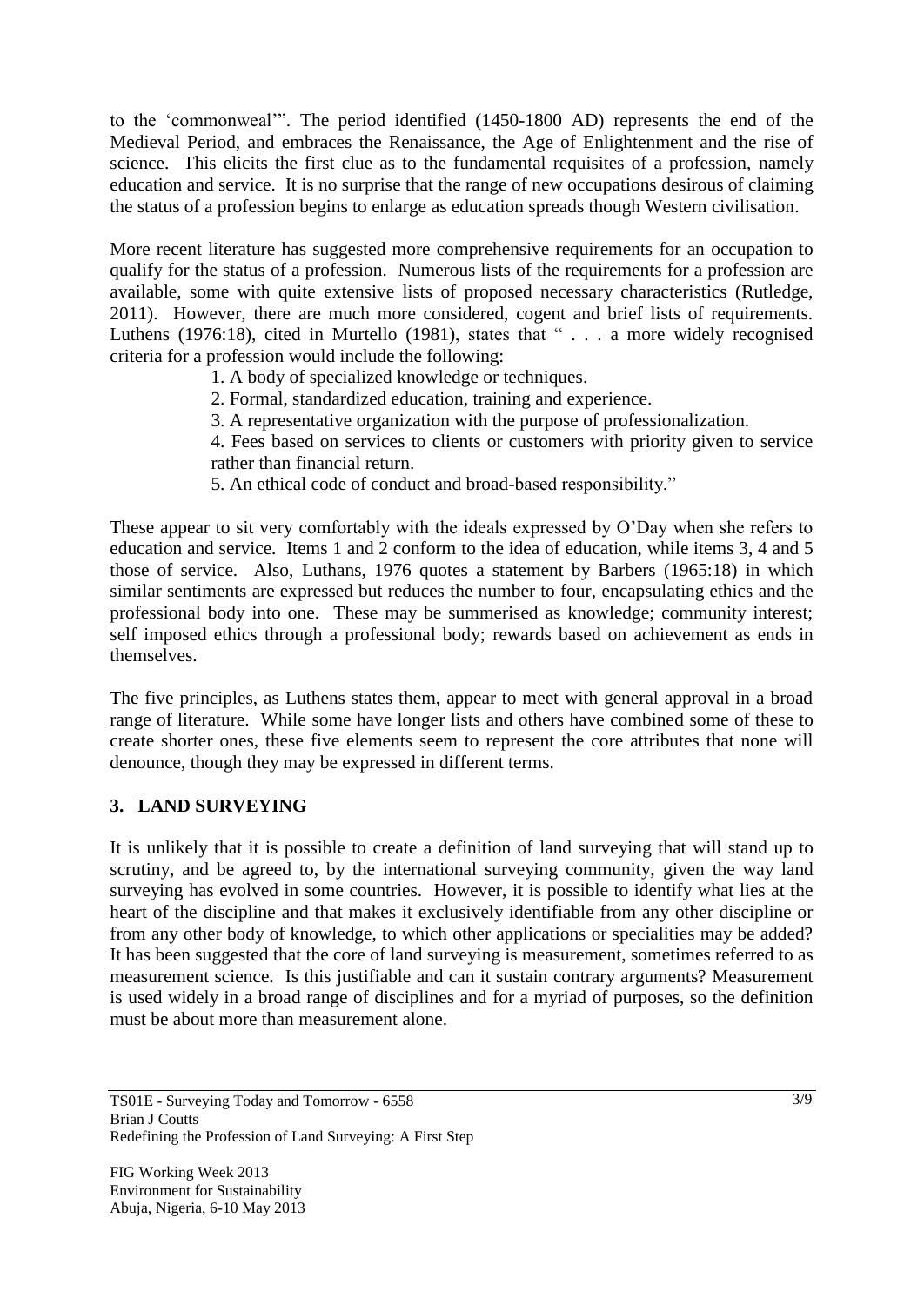The beginnings may lie in a definition of "surveying" itself, before "land" is used to qualify it. The Free Online Dictionary defines surveying as "The measurement of dimensional relationships, as of horizontal distances, elevations, directions, and angles, on the earth"s surface especially for use in locating property boundaries, construction layout and mapmaking" (http://www.thefreedictionary.com/surveying). This appears to be specifically related to *land* surveying. If one uses Wikipedia, its opening statement on Surveying is "Surveying or land surveying is . . . ". (http://en.wikipedia.org/wiki/Surveying). Hence, some at least see "surveying" as simply an abbreviation for, or synonymous with, "land surveying".

One of the words used frequently in this context is "position". Some prefer to use the term "location". The Concise Oxford English Dictionary (COED, 2004. p.1119), under *position,* yields "a place where someone or something is located . . .". For *location* the COED (2004. P.836) yields "a particular place or position". At first this mutual or cross referencing appears to lead to a circular and semantic end only! However, both definitions have the common use of the word "place". The COED (2004 p.1451) further reveals in the definition of *survey* "1. look carefully and thoroughly at " which clearly provides a basis of a definition much broader than the land surveying, but is a worthwhile start. The second definition given under *survey* is "2. examine and record the area and features of (an area of land) so as to construct a map, plan, or description". This second definition reveals a parenthetic reference to land that is consistent with the numerous of definitions that make an implicit connection between "surveying" and "land surveying" as if the two were synonymous, as in some contexts their use seems to be.

If we then combine parts of these definitions, we can achieve the following non-contextual definition of surveying as "to look carefully and thoroughly at . . . and examine and record . . . features . . . so as to construct a . . . description". It is then possible to add in the context of "land", and add in the appropriate words, using the common term "place". The broad definition of land surveying then becomes "*to look carefully and thoroughly at a place in order to examine and record its features so as to construct a representation or description of it*". The words "location" or "position" could be used to replace "place" if preferred, and the "description" could be interpreted to be a written description, a plan, a map, or even a dataset.

This definition is deliberately broad in order to be as embracing and as timeless as possible, and to remain true despite changes in aspects such as technology, education, society or developments in the professional environment. It therefore should be able to apply equally to the past, the present or any future description of the discipline. It is recognised, however, that to address the comprehensive nature of the discipline of surveying, that an expanded and detailed definition is required when it comes to the necessity of addressing, say curriculum matters for education and training courses in land surveying.

The question that arises is then related to what role the fully qualified land surveyor plays in the process of the "doing" of the land surveying and what might be a "professional" role, if indeed land surveying is a profession, in contrast to others who may operate at some different level within the discipline. The advent of significant technological advances, in data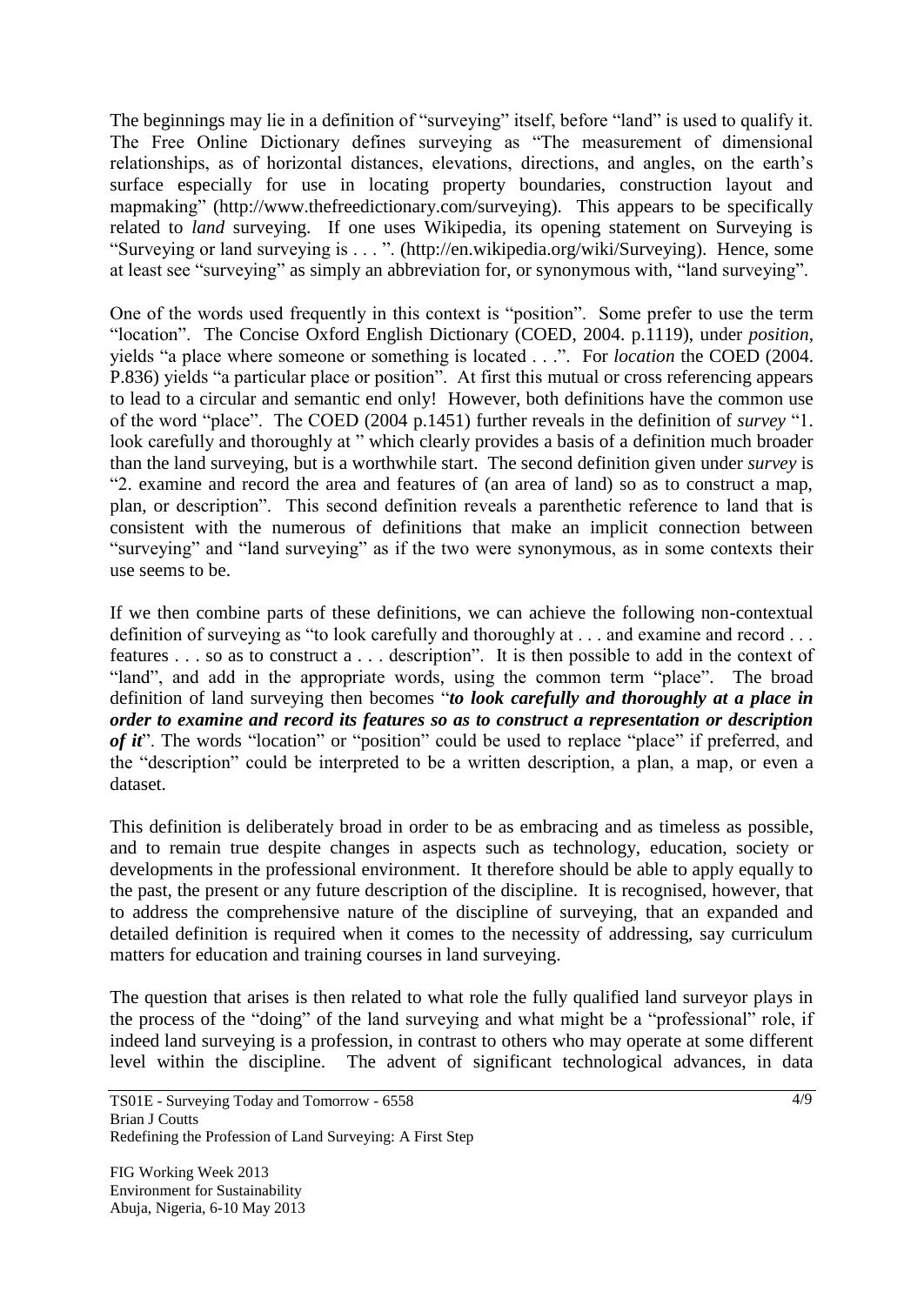collection, analysis, interpretation and representation of place, has undoubtedly changed the role of the fully qualified practitioner. Has it also changed the discipline itself into something different from what it has been for several millennia? Hence, the question of whether this require a re-definition of the discipline at a fundamental level is worthy of investigation.

## **4. LAND SURVEYING AS A PROFESSION**

Having provided a basis for considering whether or not a discipline can be considered a profession, and established a generic definition for the discipline, the question can now be addressed "Does land surveying meet the criteria for the status of a profession?"

## **4.1 Does land surveying have a body of specialised knowledge or techniques?**

There is no doubt that there is a long-standing history of specialised knowledge and techniques that that are required to carry out land surveying at an advanced level. This specialised knowledge was traditionally handed down through apprenticeship or articled cadetship from skilled practitioners to trainee surveyors prior to and during the early  $20<sup>th</sup>$ century. In more recent times, and particularly since about 1950, specialised knowledge has increasingly been transferred through the medium of university and polytechnic courses, depending on the level of attainment required by or expected of the trainee. As a result of the movement of land surveying education to tertiary institutions, the specialised knowledge and techniques taught to student surveyors have developed into a codified body of knowledge. Greenfeld (2012), for example, has done considerable specific work identifying surveying the body of knowledge in the context of the United States of America. However, given the number of tertiary courses throughout the world, for land surveying at large, the answer to the question is in the affirmative.

## **4.2 Does land surveying have a formal, standardised education, training and experience**?

Extending from the above, while there may not be an international level of agreement on a standardised education experience, there are many countries which do have formal, standardised programmes that require education, training and experience for potential practitioners to complete in order to achieve the status of fully qualified and recognised practitioners. Clear examples are available in the United Kingdom, New Zealand, Australia, Canada, South Africa, the United States, Fiji and Hong Kong within the author's experience. There are many other countries on all continents of the globe, as exhibited in the membership of the International Federation of Surveyors (FIG), that also require such standards. While not all countries may have such requirements in place there are sufficient to answer this question also in the affirmative.

#### **4.3 Does land surveying have a representative organisation with the purpose of professionalisation?**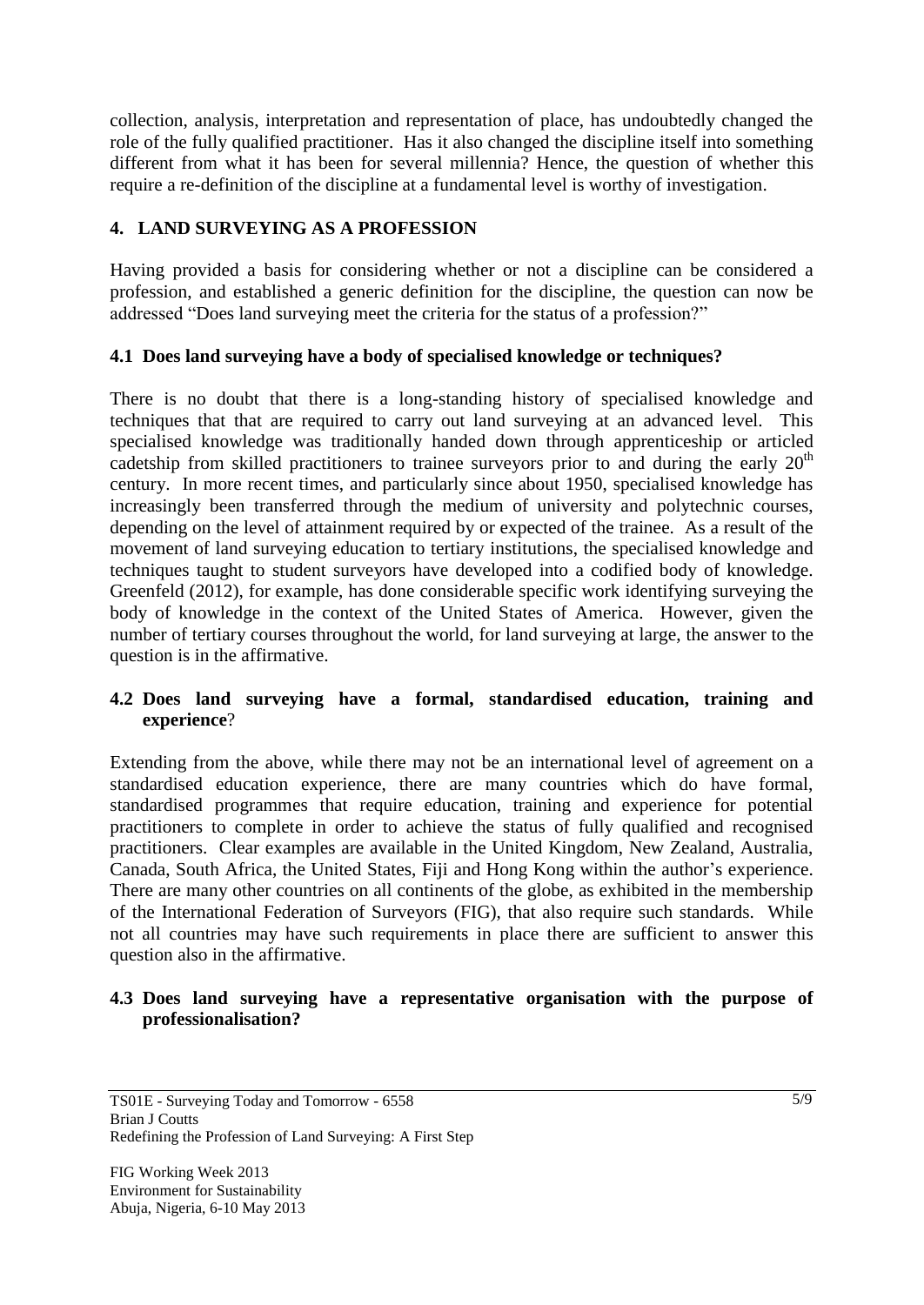Land surveying has many national representative organisations with the purpose of professionalisation or the promotion of land surveying as a profession. All of the countries listed in section 4.2 above (the United States of America has state-based organisations while Canada and Australia have state/ territory or provincial-based associations as well as federal ones. In contrast, the United Kingdom has such an association that provides not only for its own nationals, but also endeavours to provide a "gold standard" for the entire world. Furthermore, there is the FIG that also promotes the professional nature of the discipline globally, and for surveying of all forms, and has member institutions from a significant proportion of the world"s countries. Of the 104 members of the FIG, 50 can be clearly identified as including land surveying in their areas of interest, though it is not clear from some (because of language difficulties) whether they represent solely land surveying. Some are known to have internal interest groups that represent surveyors more than land surveyors (e.g. quantity surveyors) such as the Royal Institution of Chartered Surveyors (RICS) of the United Kingdom. As for Sections 4.1 and 4.2 above, this question also can be answered in the affirmative.

#### **4.4 Fees based on services to clients or customers with priority given to service rather than financial return?**

A professional service, from the definition adopted in section 2, encompasses a dimension of service to the public, to the "greater good" or to society in general. A person claiming, or having been bestowed with, professional status has a number of clients. Firstly, there is the "customer" who pays for the service, and clearly whose needs the practitioner is attempting to meet. Secondly, there is a responsibility to give advice or carry out a service in a way that would give the same result irrespective of who might be paying for the service. In a judicial context, this relates to giving evidence as an expert and being an adviser to the Court rather than an advocate for a client. It can also be interpreted as giving professional advice that not only meets the needs of the client, but also protects any public interest. This is the "service" aspect of professional status as described by O"Day (2000), implying that the professional advice given maintains its integrity irrespective of the context in which it is given. In some cases it may mean supplying advice or information that is contrary to the client's needs, but which is necessary to maintain the integrity of the practitioner and the discipline with which he or she works. Does land surveying meet such a criterion? It certainly meets situations when such issues arise and that may cause conflicts of interest, and this is closely related to the code of ethics discussed in the following section. While this requirement exists as a prerequisite for professional status, it can only be assessed on an individual basis. From the adopted definition, representative associations should expound such conduct if they are truly to represent a profession, but answering the question in the global, or even national, context is not possible without close examination of individual bodies. There is, therefore, a *prima facie* case for an affirmative answer. The response is more likely to be based on individual responsibility, and there is a clear need for it in the public practice of the discipline.

## **4.5 An ethical code of conduct and broad-based responsibility?**

At this point it is not possible to state generally, or on a global scale, that land surveyors have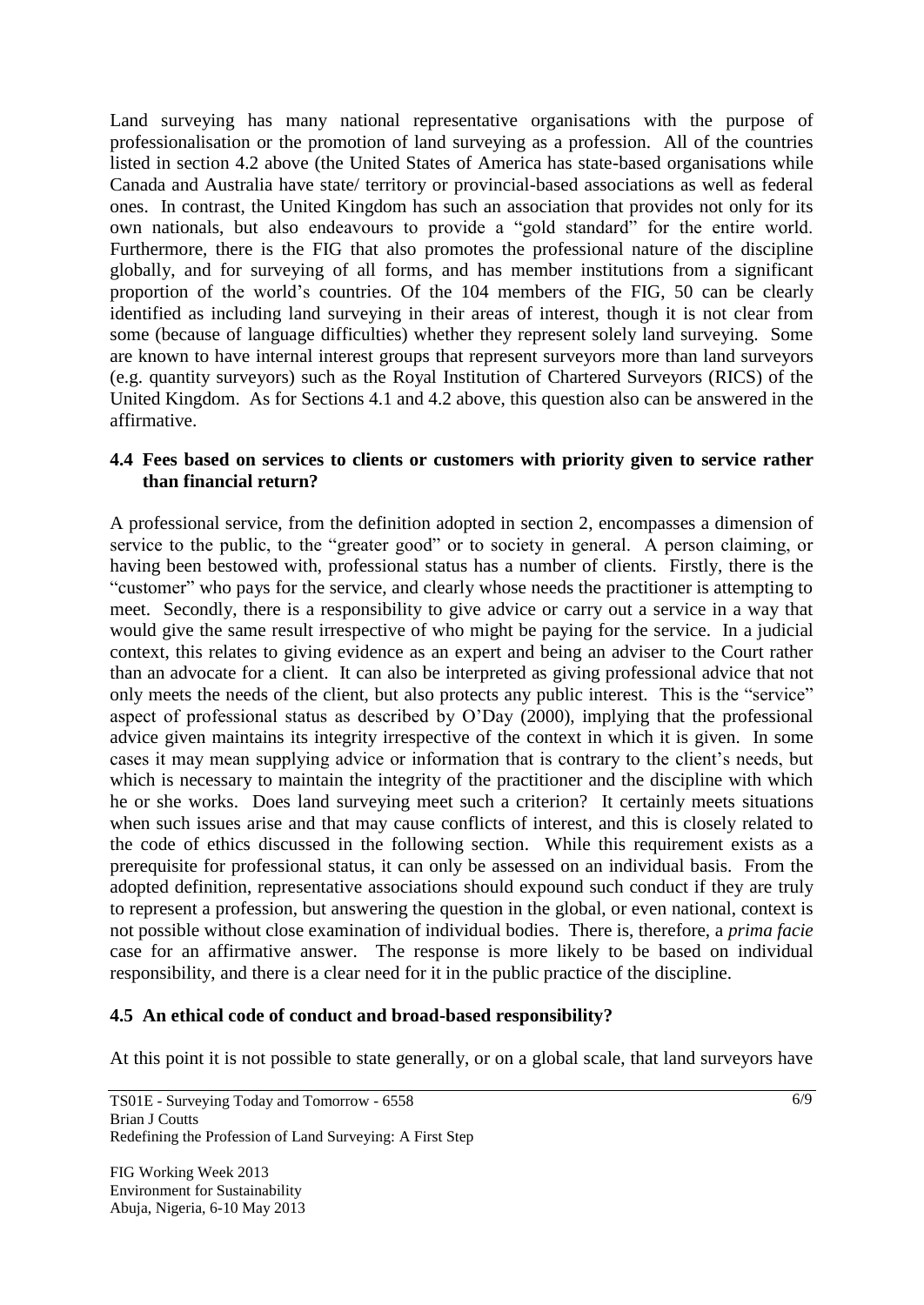an ethical code of conduct upon which they are obliged to act. It is true that there are bodies of land surveyors that do have such codes, and that they have the power within their representative associations to discipline members for unethical or unprofessional conduct. The FIG has an interest in ethical codes for its member associations, which is a topic among the activities of its Commission 1 (Professional Practice). However, while there is no general or global code defined by the FIG, the issue is one of concern at the global level. In order to establish an answer to this question, it would be necessary to examine the constitutions of the individual bodies identified in Section 4.3. The answer would then be applicable to individual countries or bodies. While the answer is in the affirmative for some of those bodies, it cannot be confirmed for all. Indeed, some bodies are oriented particularly towards the development of their discipline and may as such have no need for an ethical code as they are not representative of all practitioners within their jurisdictions who are serving the public. The conclusion, therefore, is that there are professional bodies in land surveying with ethical codes, but it is indeterminate whether this is universal. It is proposed that there are sufficient to satisfy the criteria for specific cases meeting the criteria for recognition of a profession, but not necessarily in the global sense. Again, there is therefore, a *prima facie* case, rather than an absolute affirmation for a positive answer to the question.

## **5. DISCUSSION**

It is concluded from the discussion in Section 4, and based on the criteria for a profession promoted by Luthens (1976), as discussed in Section 3, that there is sufficient evidence to substantiate the claim that land surveying is a profession in the traditional sense of the word. While *land* surveying may claim the status of a profession, the unqualified term "surveying" in general, may be considered to apply to a discipline rather than a profession in itself. Within the discipline of surveying it is expected that other areas of interest, or sub-disciplines, would also qualify for professional status, for example, quantity surveying.

This view of surveying as a discipline is consistent with other areas of activity that may be considered to be disciplines. For example, medicine may be now considered a discipline rather than a profession in itself, as it has been described in literature of the past. However, the specializations of medicine, which now might also include nursing, are likely to be qualified to make the case for professional status. The difficulty of using the generic term "medicine" to describe a profession revolves around the issue of a body of knowledge. The body of knowledge required, while likely to have a common basis, will be different for a neurosurgeon than it would be for an anesthetist, for example, while both are part of the medical discipline. Specialist colleges exist for such sub-disciplines to prove their competence in the body of knowledge required within the various specialist disciplines.

As a further and more closely related example, engineering is a broad term that can encompass a range of potential professions and trades, while the generic term refers to a discipline. Among the engineering "professions" are civil engineering, chemical engineering and mechanical engineering among others. It is not the purpose of this paper to make the case for any engineering sub-discipline to have the status of a profession, but it is suggested, intuitively, that such a case would be similar to that presented above for land surveying.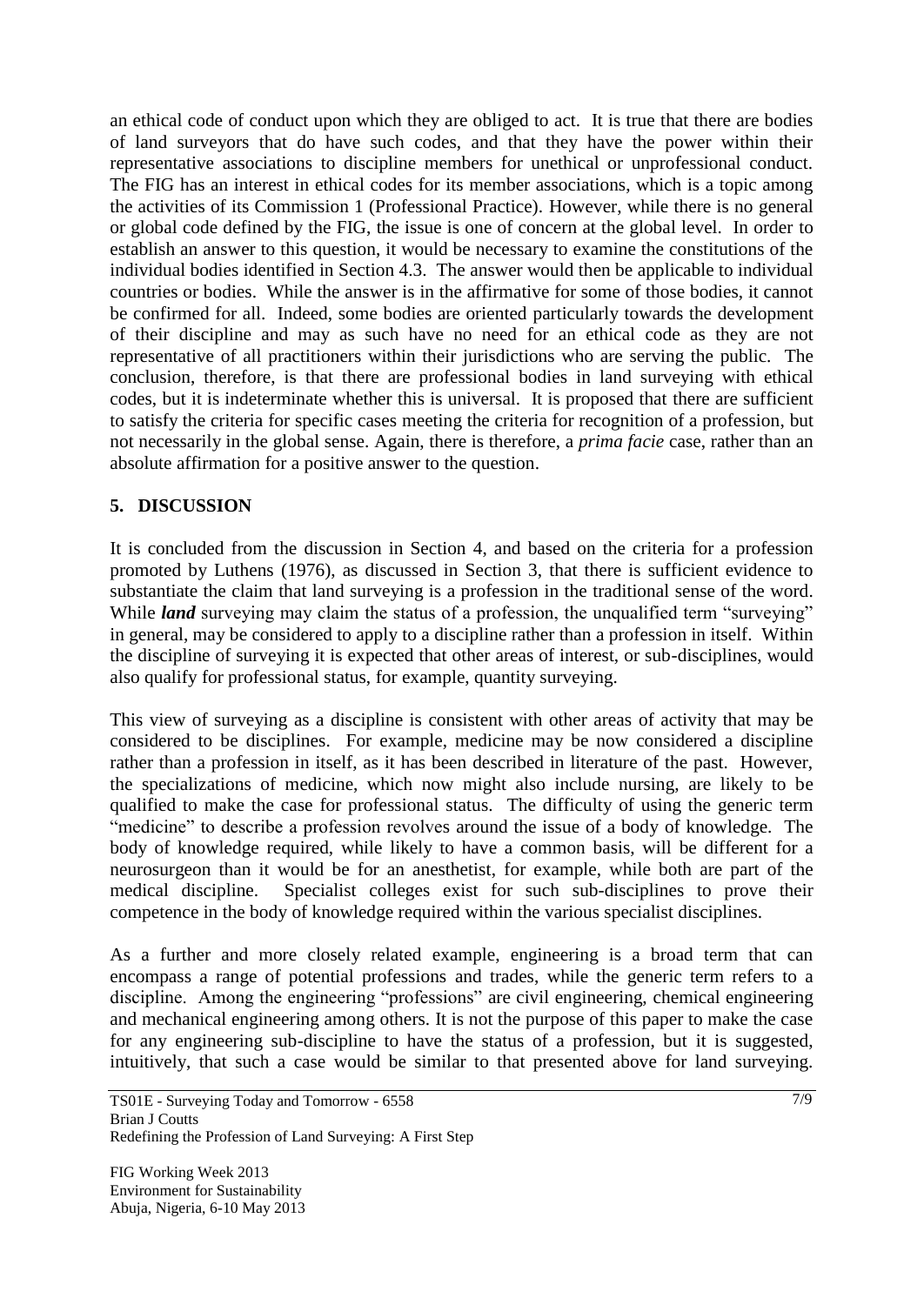Furthermore, it remains possible that land surveying could be claimed as a sub-discipline of engineering. The opening statement by Loeffel (2007) in his history of the of the Australian surveying course at the University of New South Wales is "Surveying is an engineering discipline . . . ". However the validity of this statement will depend on an appropriate definition of "engineering". Whether this claim is acceptable to professional land surveyors is an entirely different matter.

While the words "professional" and "professionalism" are now be in common use, they are used indiscriminately to apply either to people who are paid (as in not amateur) or who adopt a conscientious and responsible attitude to their work, and may well have their own ethical standards, but who are not necessarily members of a profession as now defined.

# **6. CONCLUSION**

As a first step in redefining land surveying as a profession, it has been considered necessary to establish clearly that the discipline being considered does, in fact, have the status of a profession. The idea of the professions has grown from the three original occupations considered to have professional status (four if you included the sometimes debated "military" profession) and now embraces a considerable number of disciplines. It is concluded that land surveying is a profession.

In addressing the question of redefining the profession of land surveying, having confirmed the occupation of land surveying as a profession, it is necessary to investigate further and in more detail the body of knowledge that is inherent in the professional identity. That body of knowledge has undergone considerable change since the middle of the  $20<sup>th</sup>$  century with the technological developments related to the gathering, processing, analysis and representation of geospatial data. With such developments as Geographic Information Systems (GIS), and Global Navigational Satellite Systems (GNSS), crowd-sourcing and open source software, the traditional methods and areas of land surveying have undergone dramatic change. The key to the future of the profession lies in ensuring that these developments do not overshadow the necessity for understanding the implications of the data gathered and the application of their processing to meet society"s and client"s needs.

## **ACKNOWLEGEMENT**

The author acknowledges the contribution of Dr G Brent Hall, Adjunct Professor at the National School of Surveying at the University of Otago, in the preparation of this paper.

## **REFERENCES**

Cogan, M. L. 1955. "The Problem of Defining a Profession". Annals of American Academy of Political and Social Science. 297:105-111 Barbers, B. 1965. 'Some problems in the Sociology of Professions" in K. S. Lynn (ed). The Professions in America. Boston: Houghton Mifflin Company.

TS01E - Surveying Today and Tomorrow - 6558 Brian J Coutts Redefining the Profession of Land Surveying: A First Step

FIG Working Week 2013 Environment for Sustainability Abuja, Nigeria, 6-10 May 2013